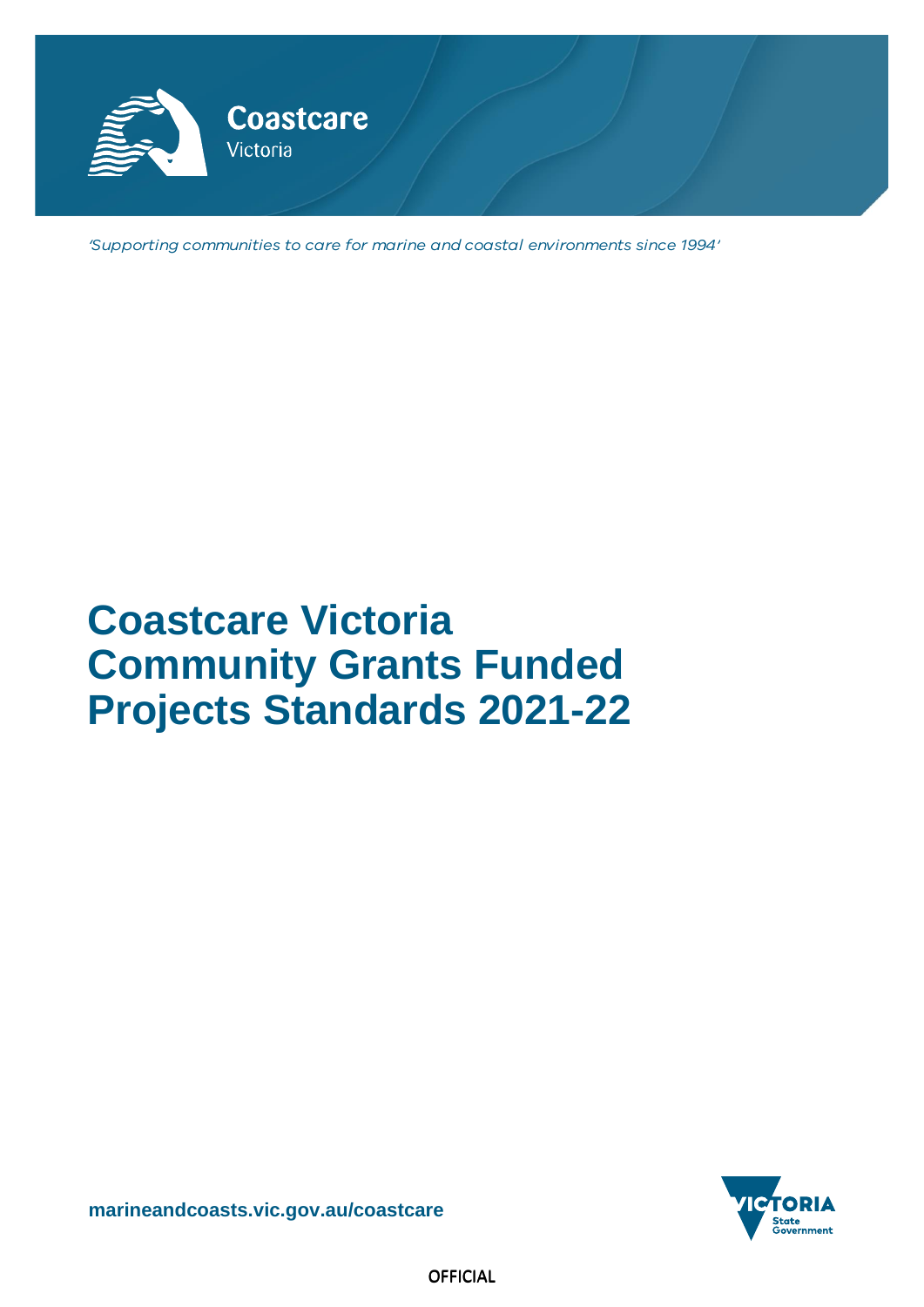### **Acknowledgment**

We acknowledge and respect Victorian Traditional Owners as the original custodians of Victoria's land and waters, their unique ability to care for Country and deep spiritual connection to it. We honour Elders past and present whose knowledge and wisdom has ensured the continuation of culture and traditional practices.

We are committed to genuinely partner, and meaningfully engage, with Victoria's Traditional Owners and Aboriginal communities to support the protection of Country, the maintenance of spiritual and cultural practices and their broader aspirations in the 21st century and beyond.



a. © The State of Victoria Department of Environment, Land, Water and Planning 2020

b. This work is licensed under a Creative Commons Attribution 4.0 International licence. You are free to re-use the work under that licence, on the condition that you credit the State of Victoria as author. The licence does not apply to any images, photographs or branding, including the Victorian Coat of Arms, the Victorian Government logo and the

Department of Environment, Land, Water and Planning (DELWP) logo. To view a copy of this licence, visit <http://creativecommons.org/licenses/by/4.0/>

#### **Disclaimer**

 $\left(\mathrm{cc}\right)$ 

 $\boldsymbol{\theta}$ 

This publication may be of assistance to you but the State of Victoria and its employees do not guarantee that the publication is without flaw of any kind or is wholly appropriate for your particular purposes and therefore disclaims all liability for any error, loss or other consequence which may arise from you relying on any information in this publication.

### **Accessibility**

If you would like to receive this publication in an alternative format, please telephone the DELWP Customer Service Centre on 136186, email [customer.service@delwp.vic.gov.au](mailto:customer.service@delwp.vic.gov.au)  or via the National Relay Service on 133 677 [www.relayservice.com.au.](http://www.relayservice.com.au/) This document is also available on the internet at [www.delwp.vic.gov.au.](http://www.delwp.vic.gov.au/)

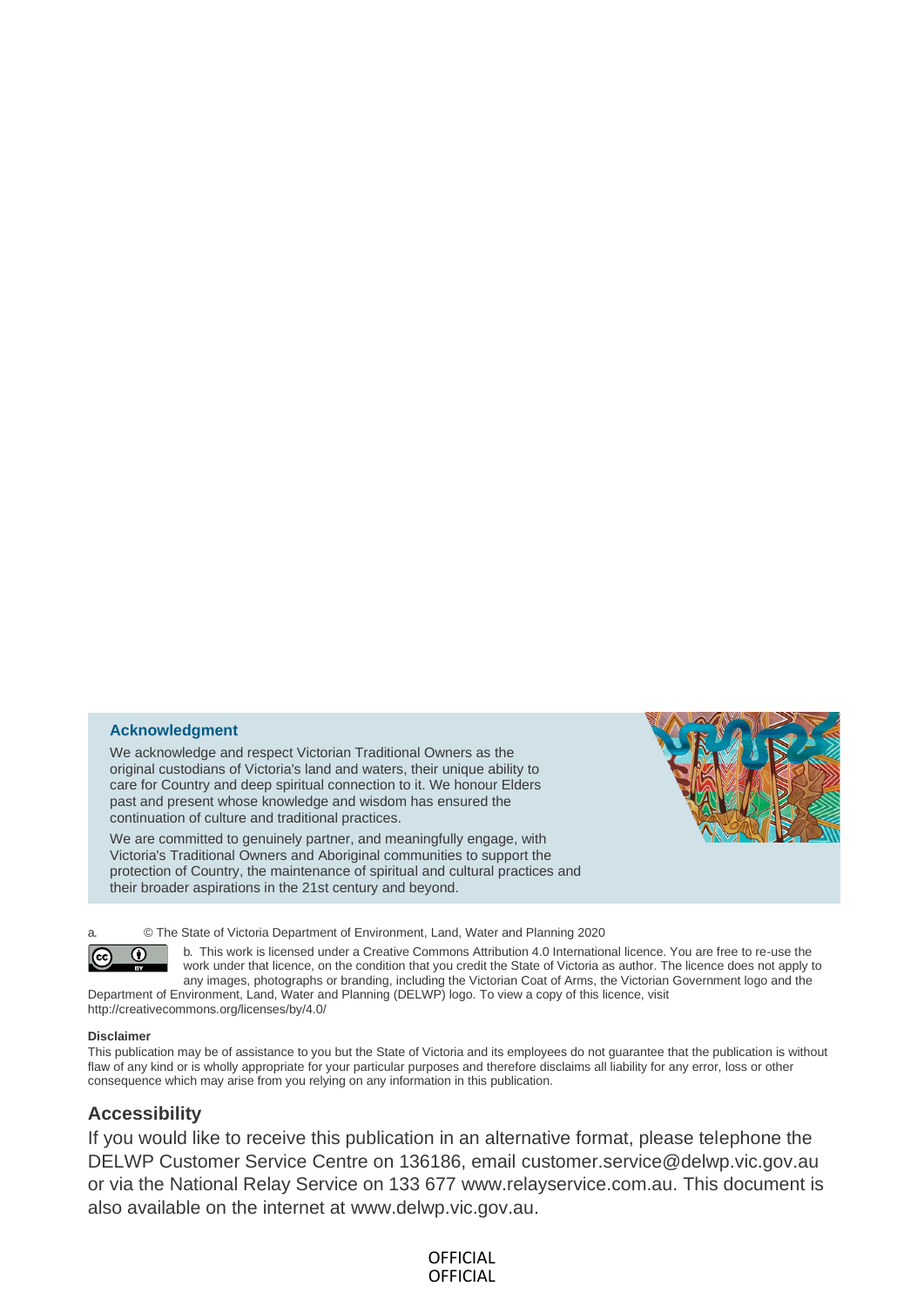# **Table of Contents**

| Acknowledgment and publicity guidelines for Victorian Government funding support 4 |  |
|------------------------------------------------------------------------------------|--|
|                                                                                    |  |
|                                                                                    |  |
|                                                                                    |  |
|                                                                                    |  |
|                                                                                    |  |
|                                                                                    |  |
|                                                                                    |  |
|                                                                                    |  |
|                                                                                    |  |
|                                                                                    |  |
|                                                                                    |  |
|                                                                                    |  |
|                                                                                    |  |
|                                                                                    |  |
|                                                                                    |  |
|                                                                                    |  |
|                                                                                    |  |
|                                                                                    |  |
|                                                                                    |  |
|                                                                                    |  |
|                                                                                    |  |
|                                                                                    |  |
| Baiting (application of bait products registered for pest animals in Victoria) 11  |  |
|                                                                                    |  |
|                                                                                    |  |
|                                                                                    |  |
|                                                                                    |  |
|                                                                                    |  |
|                                                                                    |  |

**Coastcare Victoria Community Grants**<br>Funded Projects Standards<br>Page | 3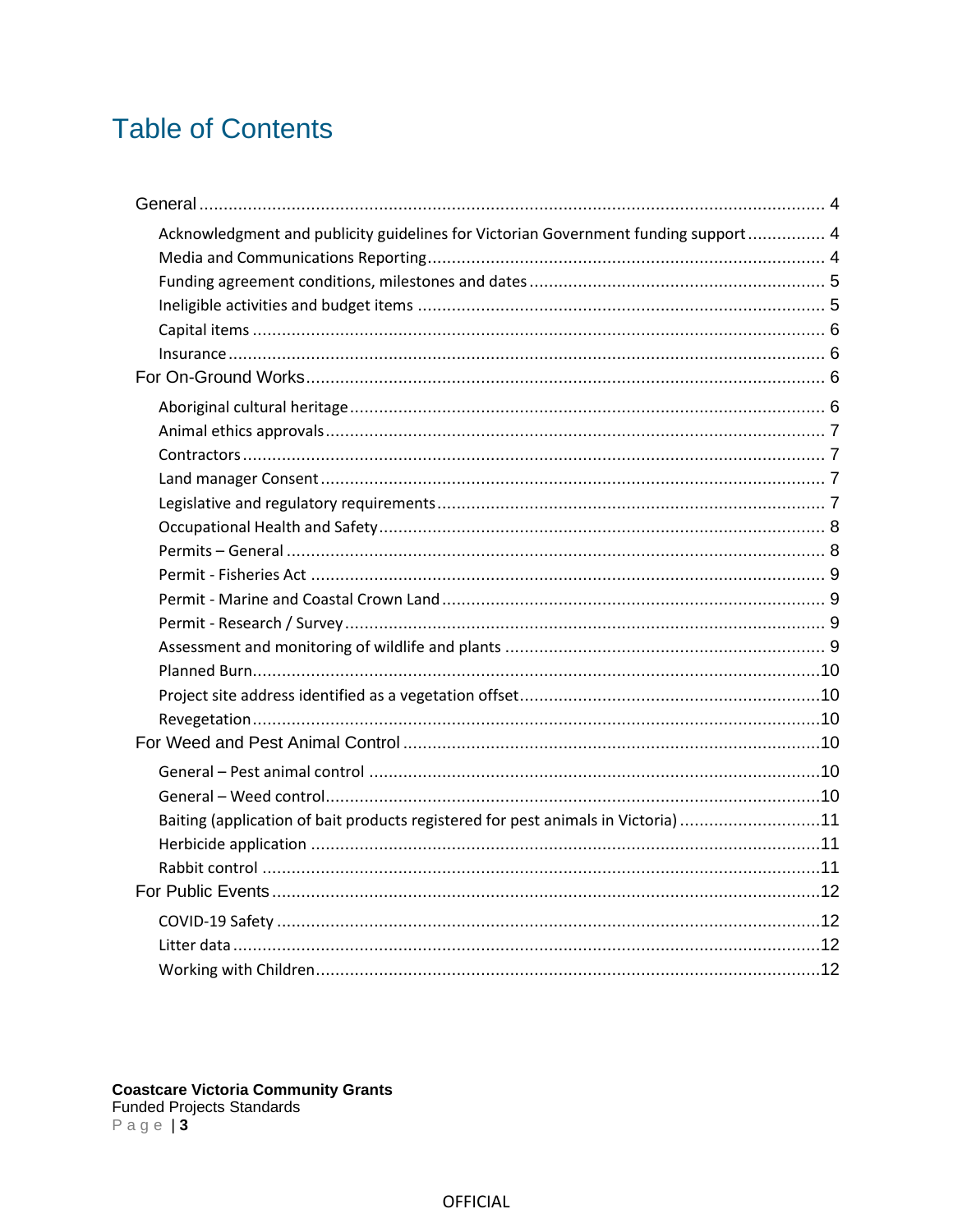These standards are designed to help you identify and comply with all legal requirements of your agreement. Please keep this document as a reference and contact your local Coastcare Victoria Facilitator if you need further direction or assistance.

<span id="page-3-2"></span><span id="page-3-1"></span><span id="page-3-0"></span>

| General                                                                                          |                                                                                                                                                                                                                                                                                                                                                                                      |
|--------------------------------------------------------------------------------------------------|--------------------------------------------------------------------------------------------------------------------------------------------------------------------------------------------------------------------------------------------------------------------------------------------------------------------------------------------------------------------------------------|
| Acknowledgment and<br>publicity guidelines for<br><b>Victorian Government</b><br>funding support | You must acknowledge the government's funding support on written materials<br>and in speeches and other forms of presentations, such as signage.                                                                                                                                                                                                                                     |
|                                                                                                  | Any written acknowledgement statement in published or printed materials<br>associated with the funded project or initiative should include one of the<br>statements below:                                                                                                                                                                                                           |
|                                                                                                  | • The [name of program/s/projects/s/ initiative/s] was/were or is/are supported<br>by Coastcare Victoria and the Victorian Government.                                                                                                                                                                                                                                               |
|                                                                                                  | . [Name of organisation] acknowledges the support of Coastcare Victoria and the<br>Victorian Government.                                                                                                                                                                                                                                                                             |
|                                                                                                  | At all openings, launches and events supported by or associated with government<br>funding support, you must prominently display Coastcare Victoria and Victorian<br>Government signs or banners, if available. Coastcare Victoria signs and banners<br>can be borrowed from DELWP. Your organisation is responsible for organising for<br>their collection and their prompt return. |
|                                                                                                  | You must use both the Coastcare Victoria and Victorian Government logo.                                                                                                                                                                                                                                                                                                              |
|                                                                                                  | Further detail is found in the 'Acknowledgment and publicity guidelines for<br>Victorian Government funding support' document attached. A breach of these<br>guidelines is considered a breach of your funding agreement with Coastcare<br>Victoria and DELWP.                                                                                                                       |
|                                                                                                  | To access the logos, or to seek advice on use, please contact your Coastcare<br>Facilitator.                                                                                                                                                                                                                                                                                         |
|                                                                                                  | For each Coastcare Victoria funded grant, recipients are required to provide:                                                                                                                                                                                                                                                                                                        |
|                                                                                                  | • At least five photos with permissions to reproduce.                                                                                                                                                                                                                                                                                                                                |
|                                                                                                  | • Copies of any communication activities targeting the general community.                                                                                                                                                                                                                                                                                                            |
| Media and                                                                                        | • Copies of any publications, signage or similar produced as a result of your grant.                                                                                                                                                                                                                                                                                                 |
| Communications<br>Reporting                                                                      | We will ask for copies of these materials in your progress and final reporting, but if<br>you have something great or opportune, please forward it at any time.                                                                                                                                                                                                                      |
|                                                                                                  | Further detail is found in the 'Coastcare Victoria Community Grants Standards -<br>Media and Communications Reporting for your Coastcare Victoria Community<br>Grant' document attached.                                                                                                                                                                                             |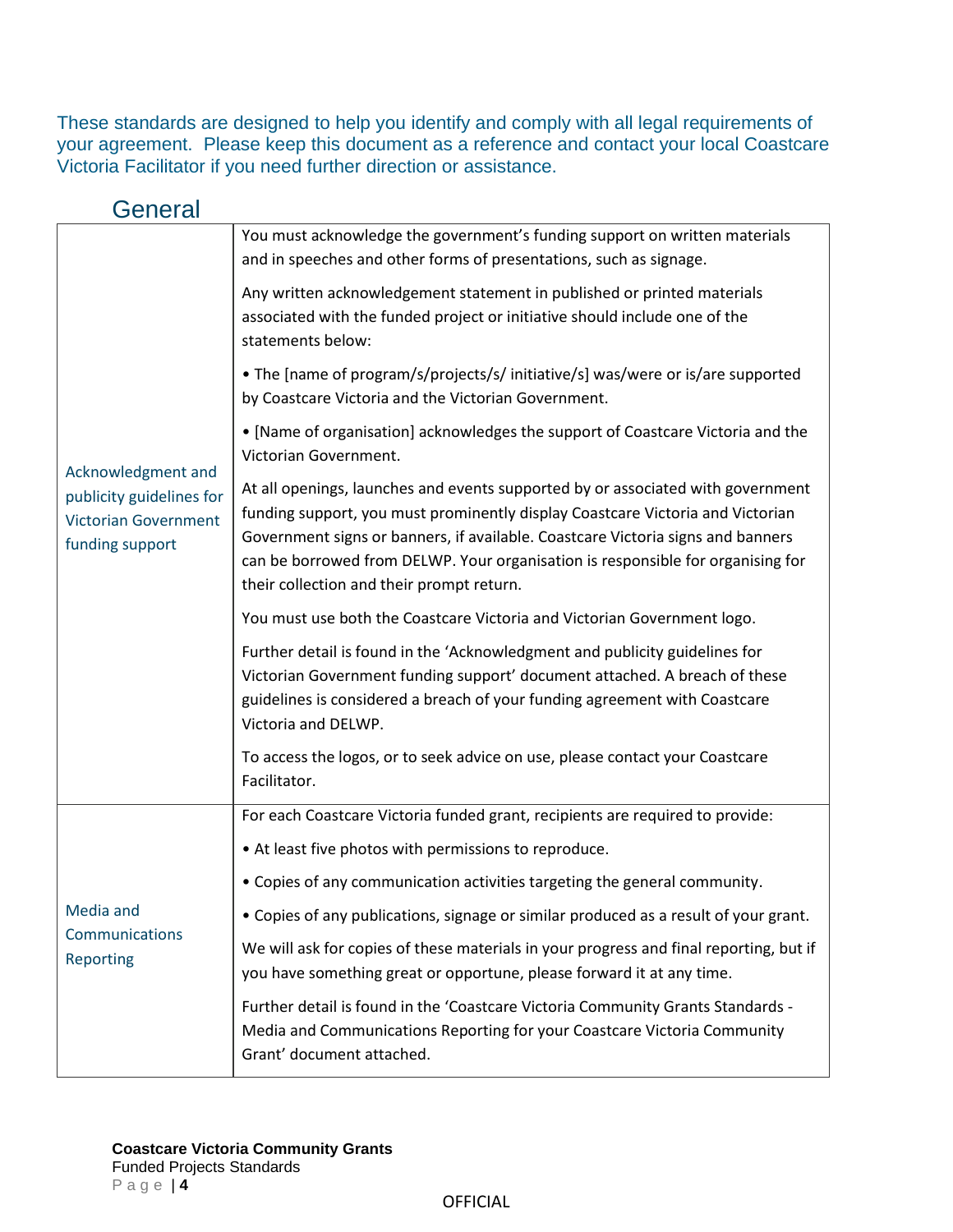<span id="page-4-1"></span><span id="page-4-0"></span>

|                                                                 | Please ensure you have read and understood all conditions in your funding                                              |
|-----------------------------------------------------------------|------------------------------------------------------------------------------------------------------------------------|
| <b>Funding agreement</b><br>conditions, milestones<br>and dates | agreement. It is your legal responsibility to ensure you comply.                                                       |
|                                                                 | You must deliver and complete the milestones by the due date specified in your                                         |
|                                                                 | agreement, unless otherwise approved in writing by Coastcare Victoria.                                                 |
|                                                                 | Funding is NOT permitted to be used for the following:                                                                 |
|                                                                 | • Wages of staff                                                                                                       |
|                                                                 | • Summer by the Sea Program activities                                                                                 |
|                                                                 | . Works on or for the benefit of private land                                                                          |
|                                                                 | • Development of recreation facilities or projects primarily focused on improving<br>amenity                           |
|                                                                 | • Any activity involving clearing of native vegetation, unless it is a declared<br>environmental weed in your area and |
|                                                                 | appropriate permits are obtained                                                                                       |
|                                                                 | • Revegetation works using species which are not local indigenous species                                              |
|                                                                 | . Removal of exotic trees from coastal foreshore areas where there is little or no<br>remnant vegetation               |
|                                                                 | • Large infrastructure or engineering works                                                                            |
| Ineligible activities and<br>budget items                       | • Activities (or components of projects) that have been funded by other funding<br>bodies                              |
|                                                                 | • The purchase or production of promotional goods or merchandise which are<br>considered to be environmentally         |
|                                                                 | damaging e.g. plastics (hard or soft), polystyrene, single use items                                                   |
|                                                                 | • Goods or services for competitions, prizes, gifts, vouchers or alcohol                                               |
|                                                                 | • General operating or travel costs not directly associated with a project/event                                       |
|                                                                 | • Sand/beach renourishment                                                                                             |
|                                                                 | . High-risk activities involving the use of fire-arms, tranquilisers, or explosives for<br>vermin control              |
|                                                                 | • Any activity required as an offset (as a condition of a permit to clear native<br>vegetation)                        |
|                                                                 | • Projects not relating to Victoria's marine and coastal environments                                                  |
|                                                                 | • Projects assessed as not meeting the eligibility and assessment criteria.                                            |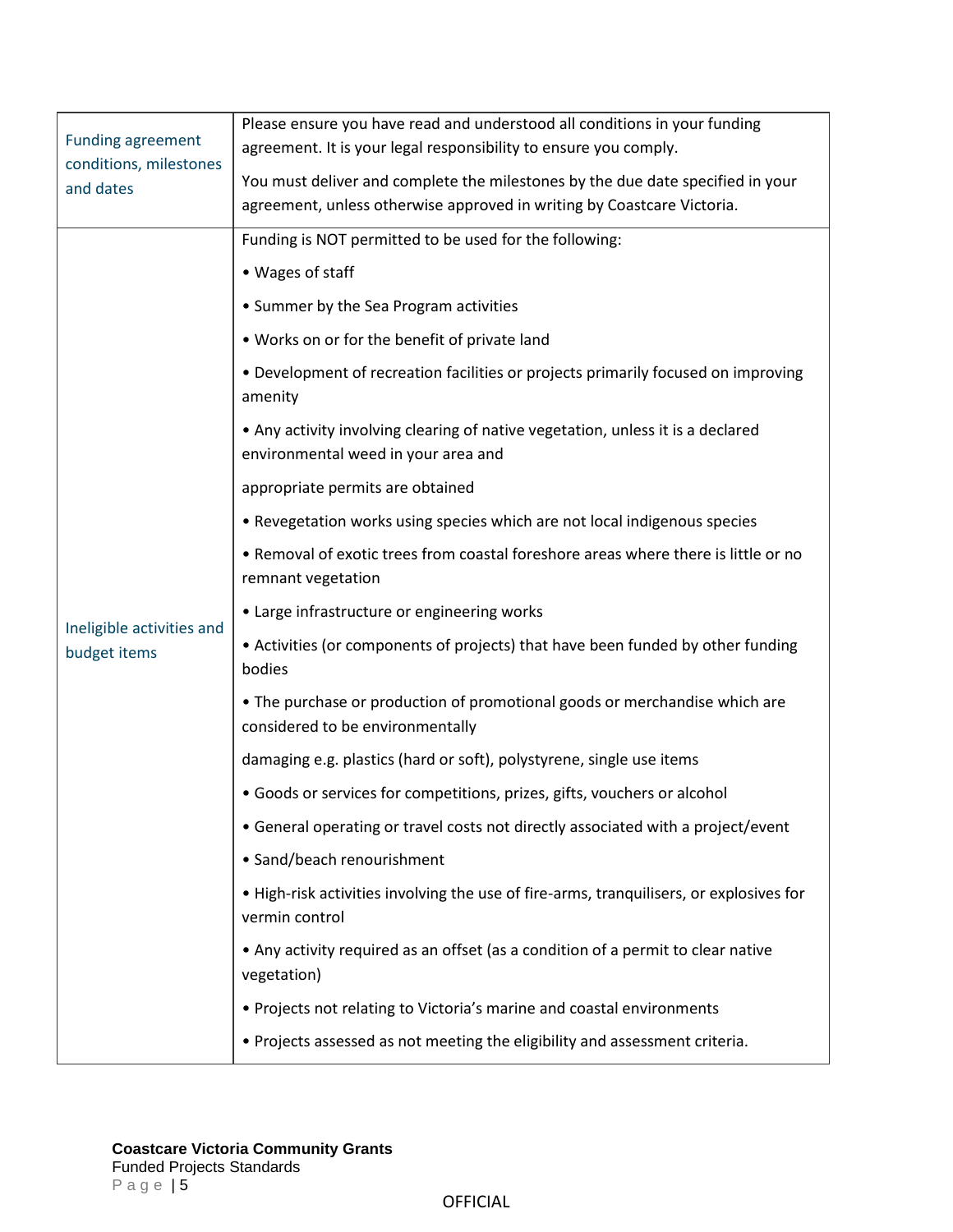<span id="page-5-0"></span>

|               | • Feral cat control<br>• Using LPG devices, ferreting or harbor destruction for rabbit control<br>• Shooting animals<br>• Trapping animals                                                                                                                                                                                                                                                                                                                                                                                                                                                            |
|---------------|-------------------------------------------------------------------------------------------------------------------------------------------------------------------------------------------------------------------------------------------------------------------------------------------------------------------------------------------------------------------------------------------------------------------------------------------------------------------------------------------------------------------------------------------------------------------------------------------------------|
| Capital items | Capital items and equipment are those that have a usable lifespan beyond one<br>year and therefore would need to be maintained on an asset register by an<br>organisation to be depreciated over several accounting periods. This includes<br>items such as for example tree planters and photographic, video and motion<br>sensor cameras.<br>All capital items or equipment should be registered as an asset with your<br>organisation.<br>Please ensure that where possible, assets are hired or borrowed and shared<br>between organisations / groups rather than purchased for one-off projects. |
| Insurance     | Insurance is required from the start date of your funding agreement. You must<br>maintain effective and appropriate insurance coverage for your operational and<br>business risks for the duration of your funding agreement.                                                                                                                                                                                                                                                                                                                                                                         |

### <span id="page-5-2"></span><span id="page-5-1"></span>For On-Ground Works

<span id="page-5-3"></span>

| Aboriginal cultural<br>heritage | See attached 'Aboriginal Cultural Heritage Guide for Landcare and environmental<br>volunteering groups and networks'.                                                                                                                                                                                                              |
|---------------------------------|------------------------------------------------------------------------------------------------------------------------------------------------------------------------------------------------------------------------------------------------------------------------------------------------------------------------------------|
|                                 | Where proposed activities may impact Aboriginal cultural heritage, you must seek<br>advice from the relevant Registered Aboriginal Party or Aboriginal Victoria.                                                                                                                                                                   |
|                                 | Before commencing any works, you must meet requirements of the Aboriginal<br>Heritage Act 2006 and obtain authorisation from the relevant approval authority<br>where proposed activities may require a cultural heritage management plan or<br>cultural heritage permit.                                                          |
|                                 | Read up on processes under the Aboriginal Heritage Act 2006 for managing and<br>protecting Aboriginal cultural heritage, including cultural heritage management<br>plans (CHMP), permits, agreements and tests at<br>https://www.aboriginalvictoria.vic.gov.au/cultural-heritage-management-plans-<br>permits-agreements-and-tests |
|                                 | For further information refer to the Aboriginal Heritage Council website:<br>https://www.aboriginalheritagecouncil.vic.gov.au                                                                                                                                                                                                      |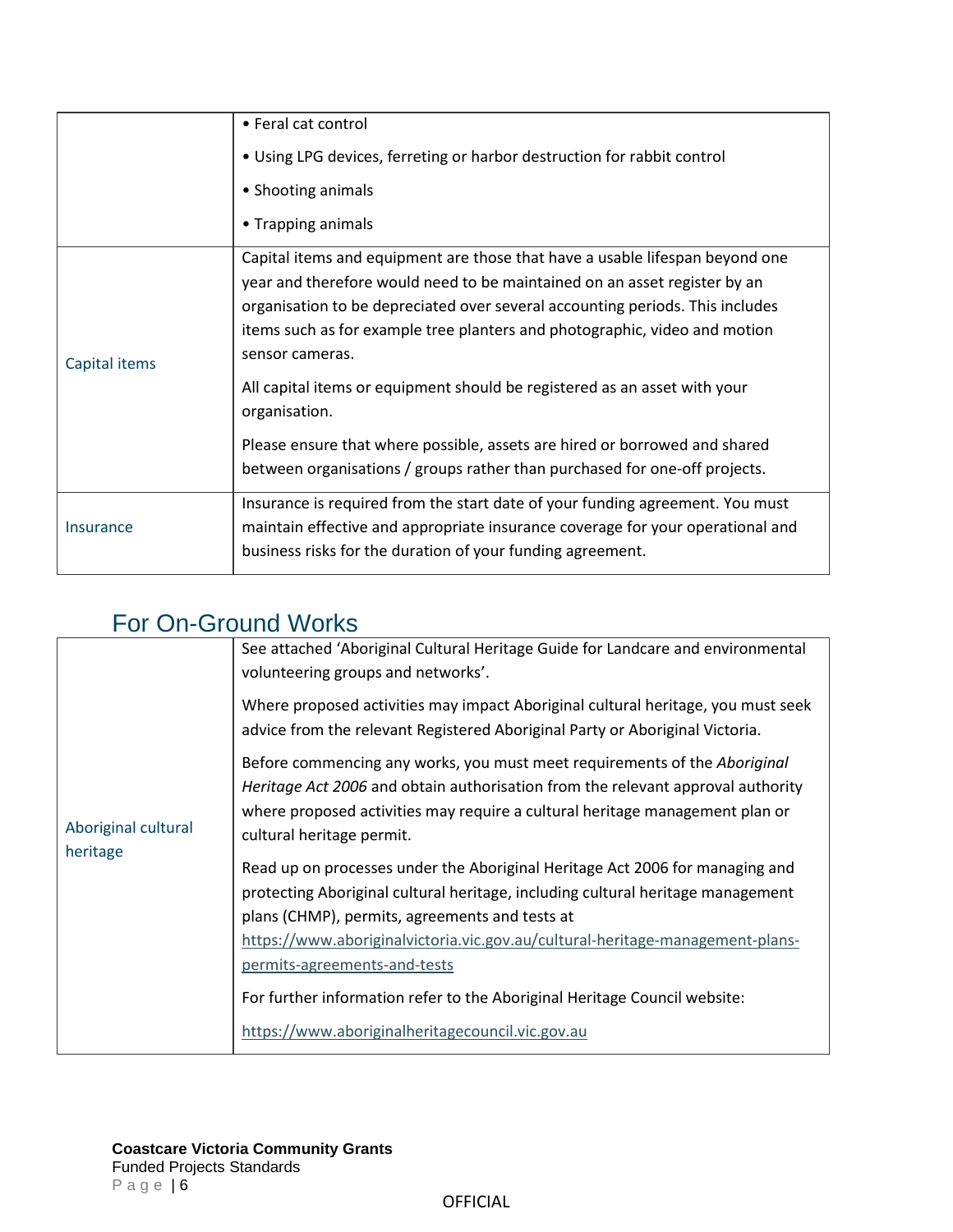<span id="page-6-3"></span><span id="page-6-2"></span><span id="page-6-1"></span><span id="page-6-0"></span>

|                                               | https://www.aboriginalheritagecouncil.vic.gov.au/victorias-registered-aboriginal-<br>parties                                                                                                                                                                                                                                                                                                                                                                                                                                                                                                                                                                                                  |
|-----------------------------------------------|-----------------------------------------------------------------------------------------------------------------------------------------------------------------------------------------------------------------------------------------------------------------------------------------------------------------------------------------------------------------------------------------------------------------------------------------------------------------------------------------------------------------------------------------------------------------------------------------------------------------------------------------------------------------------------------------------|
|                                               | https://www.aboriginalvictoria.vic.gov.au/report-and-protect-possible-aboriginal-<br>place-or-object                                                                                                                                                                                                                                                                                                                                                                                                                                                                                                                                                                                          |
| Animal ethics<br>approvals                    | All research proposals involving animals, for example live-capture and release; bird<br>or bat banding (ABBBS), marking; radio tracking; taking of tissue samples; call<br>playback, baited remote sensing cameras, may first require Animal Ethics<br>Committee (AEC) approval in accordance with the Prevention of Cruelty to Animals<br>Act 1986 (POCTA), POCTA Regulations 2019 and the Australian Code for the care<br>and use of animals or scientific purposes. The purpose of the POCTA Act is to<br>prevent cruelty to animals; to encourage the considerate treatment of animals;<br>and to improve the level of community awareness about the prevention of cruelty<br>to animals. |
|                                               | For further information regarding animal ethics approvals and requirements refer<br>to Agriculture Victoria's website: https://agriculture.vic.gov.au/livestock-and-<br>animals/animal-welfare-victoria/animals-used-in-research-and-teaching                                                                                                                                                                                                                                                                                                                                                                                                                                                 |
|                                               | And Animal Ethics Committee (AEC): https://agriculture.vic.gov.au/livestock-and-<br>animals/animal-welfare-victoria/animals-used-in-research-and-teaching/animal-<br>ethics-committees                                                                                                                                                                                                                                                                                                                                                                                                                                                                                                        |
|                                               | You may require a Scientific Procedures Premises License issued by AEC. Please<br>seek advice from the Licensing Officer regarding requirements:<br>sp.licensing@ecodev.vic.gov.au                                                                                                                                                                                                                                                                                                                                                                                                                                                                                                            |
|                                               | Please ensure you allow enough time for approvals/licenses as these need to be in<br>place before on-ground project activities commence.                                                                                                                                                                                                                                                                                                                                                                                                                                                                                                                                                      |
|                                               | In addition, you may require a permit for projects relating to pest animals. Visit<br>https://agriculture.vic.gov.au/biosecurity/protecting-victoria/legislation-policy-<br>and-permits/managing-pest-animals                                                                                                                                                                                                                                                                                                                                                                                                                                                                                 |
| Contractors                                   | You must ensure that any contractors have current and adequate insurance,<br>licenses, permits and approvals for all works before commencing. Contractors<br>must have insurance that is appropriate for the risk and scale of the works to be<br>conducted.                                                                                                                                                                                                                                                                                                                                                                                                                                  |
| Land manager<br>Consent                       | You must seek and obtain the written consent of all property owner/s or land<br>manager/s prior to starting any activity on the land they own or manage.                                                                                                                                                                                                                                                                                                                                                                                                                                                                                                                                      |
| Legislative and<br>regulatory<br>requirements | It is your responsibility to ensure that your project complies with all requirements<br>set out in any applicable State, Commonwealth, territory and local government<br>legislations and regulations, including that all necessary planning, approvals and/or                                                                                                                                                                                                                                                                                                                                                                                                                                |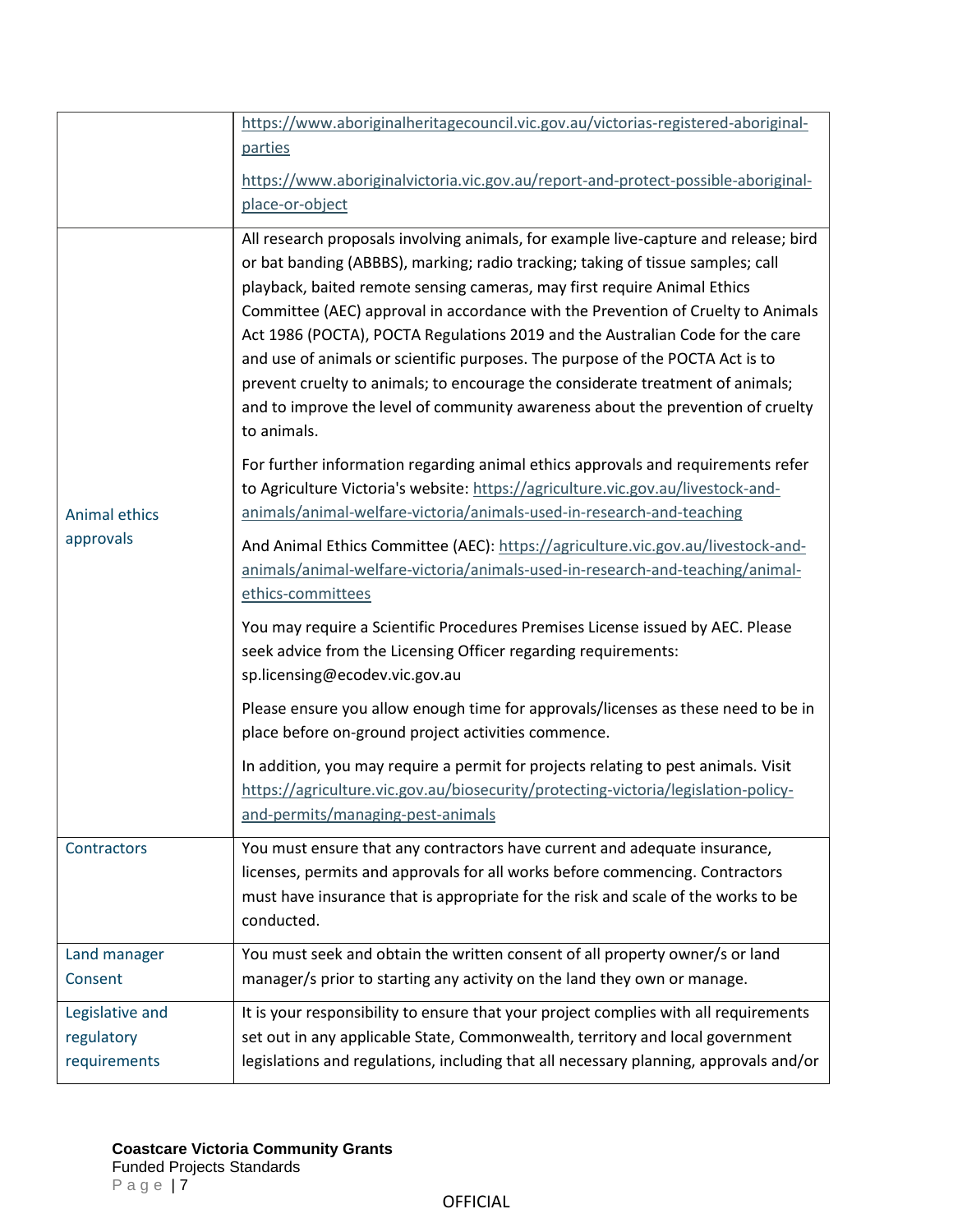<span id="page-7-1"></span><span id="page-7-0"></span>

|                                          | permits are or will be in place prior to the commencement of on ground activities<br>for the project. Speak to the relevant land manager for advice on requirements<br>specific to your project.                                                                                                                                                                                                                                                                                                                                                                                                                                    |
|------------------------------------------|-------------------------------------------------------------------------------------------------------------------------------------------------------------------------------------------------------------------------------------------------------------------------------------------------------------------------------------------------------------------------------------------------------------------------------------------------------------------------------------------------------------------------------------------------------------------------------------------------------------------------------------|
|                                          | Commonwealth and state/territory legislations and regulations include but are not<br>limited to those listed below:                                                                                                                                                                                                                                                                                                                                                                                                                                                                                                                 |
|                                          | Aboriginal Heritage Act 2006<br>Aboriginal Heritage Amendment Act 2016<br>Aboriginal Heritage Regulations 2018<br>٠<br>Environment Protection and Biodiversity Conservation Act 1999<br>$\bullet$<br>Flora and Fauna Guarantee Act 1988<br>٠<br>Marine and Coastal Act 2018<br>Native Title Act 1993<br>٠<br>Occupational Health and Safety Act 2004<br>٠<br>Planning and Environment Act 1987<br>٠<br>The Privacy Act 1988 (Commonwealth)<br>$\bullet$<br>The Freedom of Information Act 1982<br>٠<br>Traditional Owner Settlement Act 2010<br>$\bullet$<br>Victoria's Child Safe Standards<br>٠<br>Working with Children Act 2005 |
| <b>Occupational Health</b><br>and Safety | You must ensure Occupational Health and Safety requirements are met including<br>developing a Job Safety Plan (or equivalent) and undertaking a Site Safety Survey<br>before work commences. You must ensure there is appropriate supervision and<br>training of staff, volunteers and contractors, and safe equipment and PPE<br>available.<br>For volunteer organisations - please ensure you liaise with your OHS Responsible<br>Officer in planning your project delivery. If you are unsure which land manager is<br>your Responsible Officer, please discuss this with Coastcare Victoria as soon as                          |
|                                          | possible.                                                                                                                                                                                                                                                                                                                                                                                                                                                                                                                                                                                                                           |
| Permits - General                        | Funding of an Activity does not constitute a permit from DELWP, Coastcare<br>Victoria or from Local Government Authorities. You are responsible for obtaining<br>all necessary permits required in relation to the Activity including but not limited<br>to the following:                                                                                                                                                                                                                                                                                                                                                          |
|                                          | Any planning permits that are required                                                                                                                                                                                                                                                                                                                                                                                                                                                                                                                                                                                              |
|                                          | Any building permits that are required                                                                                                                                                                                                                                                                                                                                                                                                                                                                                                                                                                                              |
|                                          | Any heritage approvals that are required                                                                                                                                                                                                                                                                                                                                                                                                                                                                                                                                                                                            |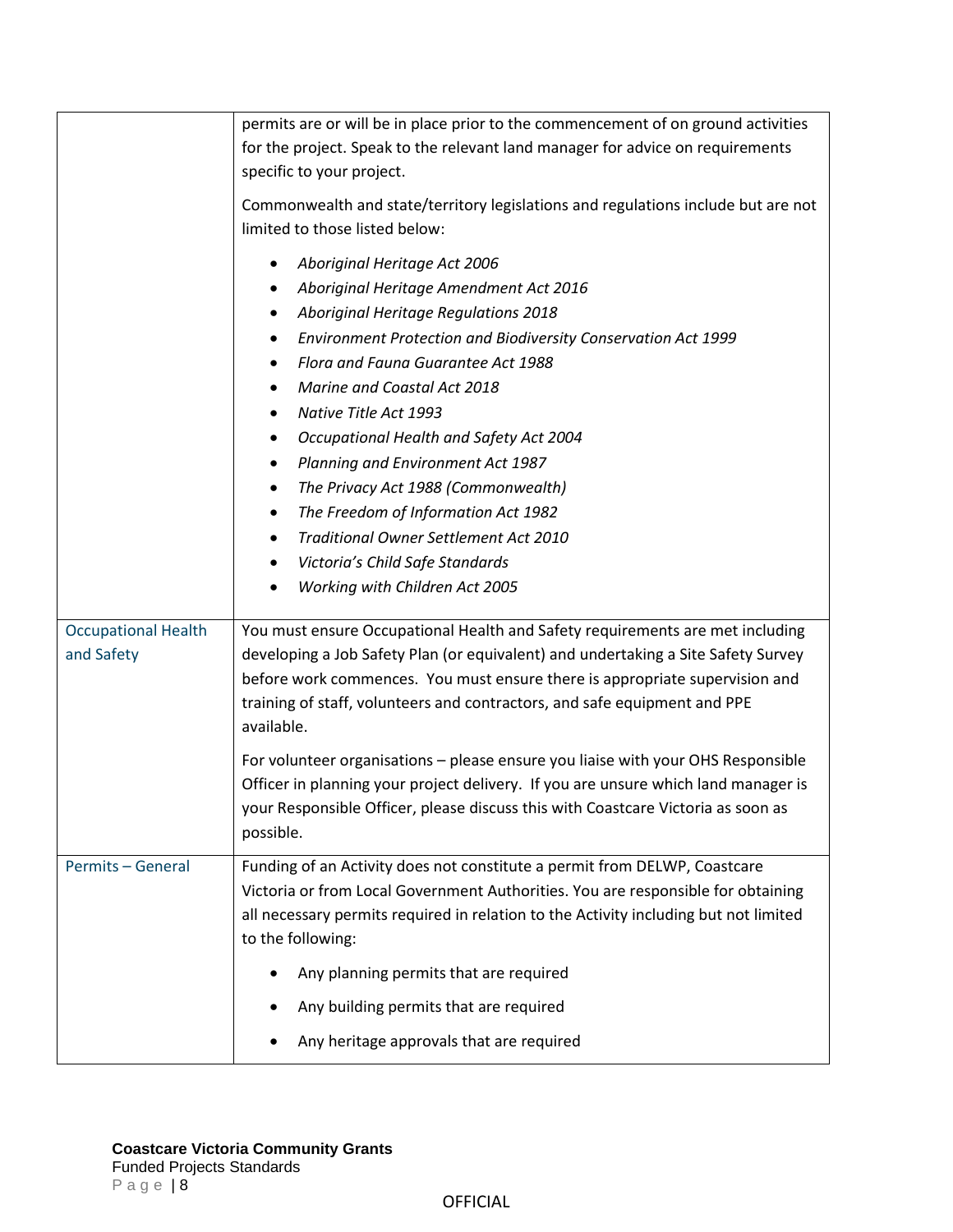<span id="page-8-3"></span><span id="page-8-2"></span><span id="page-8-1"></span><span id="page-8-0"></span>

| Permit - Fisheries Act                           | For some projects a license, permit or authorisation may be required under the<br>Fisheries Act 1995.                                                                                                                                                                                                                                                                                                                                                                                                                                                                    |
|--------------------------------------------------|--------------------------------------------------------------------------------------------------------------------------------------------------------------------------------------------------------------------------------------------------------------------------------------------------------------------------------------------------------------------------------------------------------------------------------------------------------------------------------------------------------------------------------------------------------------------------|
|                                                  | For further information contact Victorian Fisheries Authority general enquiries 136<br>186, or online at https://vfa.vic.gov.au/about/contact-us                                                                                                                                                                                                                                                                                                                                                                                                                         |
| Permit - Marine and<br><b>Coastal Crown Land</b> | If any of your project activities will be carried out on Marine and Coastal Crown<br>land you may require approval under the Marine and Coastal Act 2018:<br>https://www.marineandcoasts.vic.gov.au/marine-and-coastal-act                                                                                                                                                                                                                                                                                                                                               |
|                                                  | Before commencing any works, you must obtain approval to use or develop<br>marine and coastal Crown land. You must comply with the conditions of any<br>consent provided.                                                                                                                                                                                                                                                                                                                                                                                                |
|                                                  | For more information contact DELWP general enquiries on 136 186 or contract<br>your local DELWP office                                                                                                                                                                                                                                                                                                                                                                                                                                                                   |
| Permit - Research /<br>Survey<br>Assessment and  | For some projects a permit or authorisation may be required under the Wildlife<br>Act 1975, Flora and Fauna Guarantee Act 1988 (FFG Act) or the National Parks Act<br>1975.                                                                                                                                                                                                                                                                                                                                                                                              |
| monitoring of wildlife<br>and plants             | For projects that involve the capture, collection or interference with wildlife,<br>including fauna surveys; live-capture and release; bird or bat banding (ABBBS),<br>marking; radio tracking; taking of tissue samples; call playback, baited remote<br>sensing cameras, retaining wildlife for education; collection of dead specimens<br>(bones, skin, feathers, teeth, etc.); or any other handling of wildlife, and collection<br>of listed terrestrial invertebrates under the FFG Act you may require an<br>authorisation or permit under the Wildlife Act 1975. |
|                                                  | For projects that involve native vegetation surveys, any taking of protected flora,<br>direct (picking) or indirect (trampling) including collection of herbarium specimens;<br>collection of vegetation samples; collection of seed or propagation material and<br>research in protected communities, taking or surveying of protected fish,<br>collection / taking of any FFG Act listed aquatic invertebrates you may require an<br>authorisation or permit under the FFG Act 1988.                                                                                   |
|                                                  | An authorisation or research permit is required for all research conducted on Parks<br>Victoria managed land: https://www.parks.vic.gov.au/get-into-<br>nature/conservation-and-science/science-and-research/research-permits                                                                                                                                                                                                                                                                                                                                            |
|                                                  | You may also require a permit from the Department of Environment, Land, Water<br>and Planning: https://www.wildlife.vic.gov.au/wildlife-research-tourism-and-<br>cinema/flora-and-fauna-research-permits                                                                                                                                                                                                                                                                                                                                                                 |
|                                                  | Please ensure you allow enough time for permit approvals as these need to be in<br>place before on-ground project activities commence.                                                                                                                                                                                                                                                                                                                                                                                                                                   |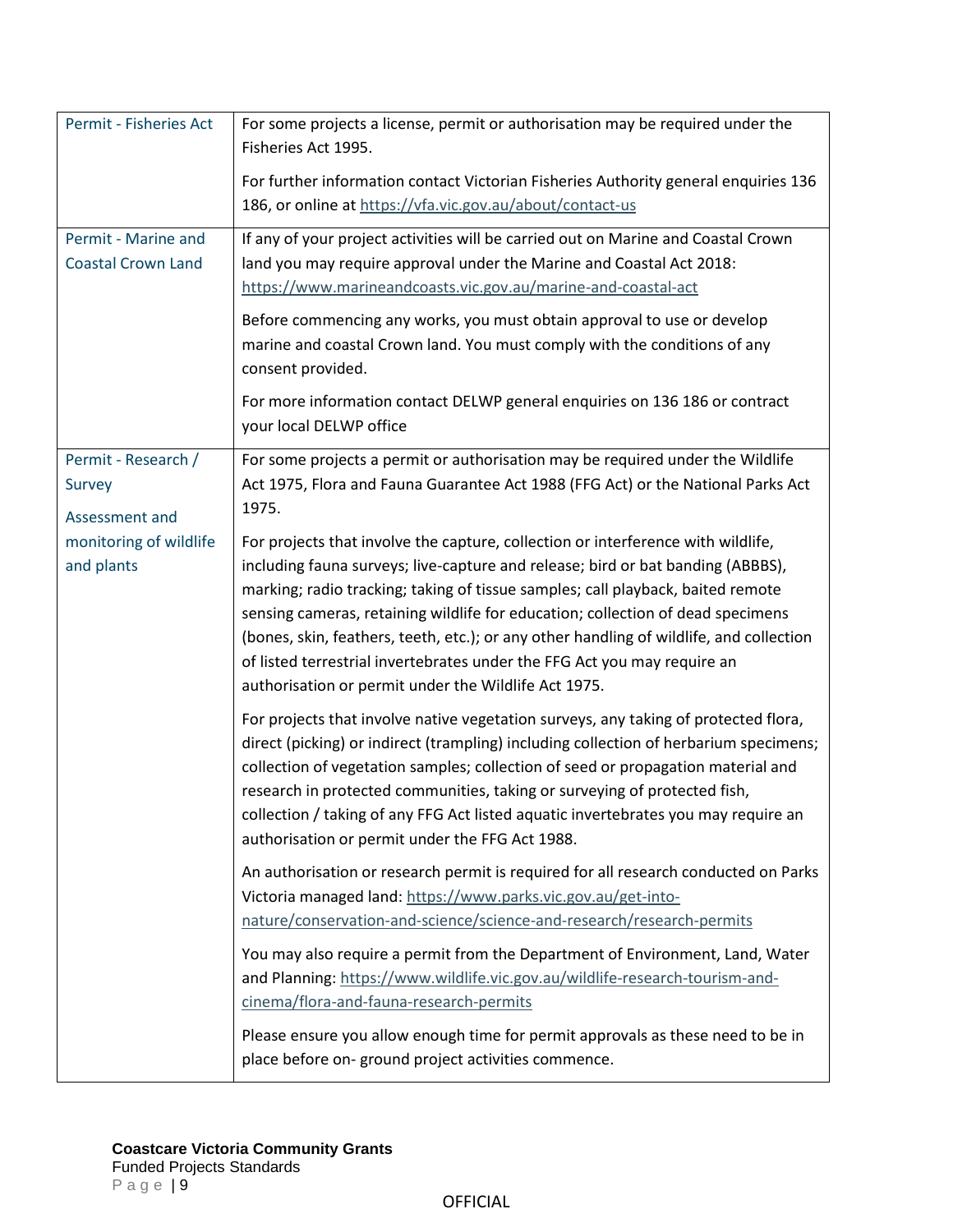<span id="page-9-2"></span><span id="page-9-1"></span><span id="page-9-0"></span>

| <b>Planned Burn</b>                                          | Planned burning is not eligible for use of funding under this contract.                                                                                                                                                                                                           |
|--------------------------------------------------------------|-----------------------------------------------------------------------------------------------------------------------------------------------------------------------------------------------------------------------------------------------------------------------------------|
| Project site address<br>identified as a<br>vegetation offset | No funds are to be allocated for or used within a native vegetation offset<br>(covenanted sites) under an existing contract.                                                                                                                                                      |
| Revegetation                                                 | Species need to be indigenous to the site. Seek expertise to identify appropriate<br>species and source plants or seed from healthy, viable and robust populations.<br>Contact your local indigenous nursery to assist with identifying appropriate plants<br>and planting lists. |
|                                                              | Funding is not to be used on non-indigenous or advanced plants (Note: indigenous<br>tube stock or smaller cell plants and seeds are eligible).                                                                                                                                    |

# <span id="page-9-3"></span>For Weed and Pest Animal Control

<span id="page-9-5"></span><span id="page-9-4"></span>

| General - Pest animal<br>control | In relation to vertebrate pest control activities, ensure that all legal and animal<br>welfare requirements are met and that you obtain any permits required. Please<br>visit:                                                                                                                                                                                                                                                                                                                                                |
|----------------------------------|-------------------------------------------------------------------------------------------------------------------------------------------------------------------------------------------------------------------------------------------------------------------------------------------------------------------------------------------------------------------------------------------------------------------------------------------------------------------------------------------------------------------------------|
|                                  | Agriculture Victoria https://agriculture.vic.gov.au/biosecurity/protecting-<br>victoria/legislation-policy-and-permits/managing-pest-animals<br>Animal Welfare Victoria (a part of Agriculture Victoria)<br>https://agriculture.vic.gov.au/livestock-and-animals/animal-welfare-<br>victoria/pocta-act-1986/humane-vertebrate-pest-control<br>Note: where pest management activities are to be conducted on public land, you<br>must apply the relevant Codes of Practice (COPs) and Standard Operating<br>Procedures (SOPs). |
|                                  | In relation to weed control activities, ensure that all weeds are disposed of and<br>transported in a manner that ensures they will not be spread as a result of disposal<br>or transport and that you obtain any permits required for transporting declared<br>weeds.                                                                                                                                                                                                                                                        |
| General - Weed<br>control        | For information on roles and responsibilities relating to weed control please refer<br>to: https://agriculture.vic.gov.au/biosecurity/weeds and<br>https://agriculture.vic.gov.au/biosecurity/weeds/prescribed-measures-for-the-<br>control-of-noxious-weeds                                                                                                                                                                                                                                                                  |
|                                  | Refer also Legal responsibilities for managing invasive species:<br>https://agriculture.vic.gov.au/biosecurity/protecting-victoria/legislation-policy-<br>and-permits/legal-responsibilities-for-managing-invasive-species                                                                                                                                                                                                                                                                                                    |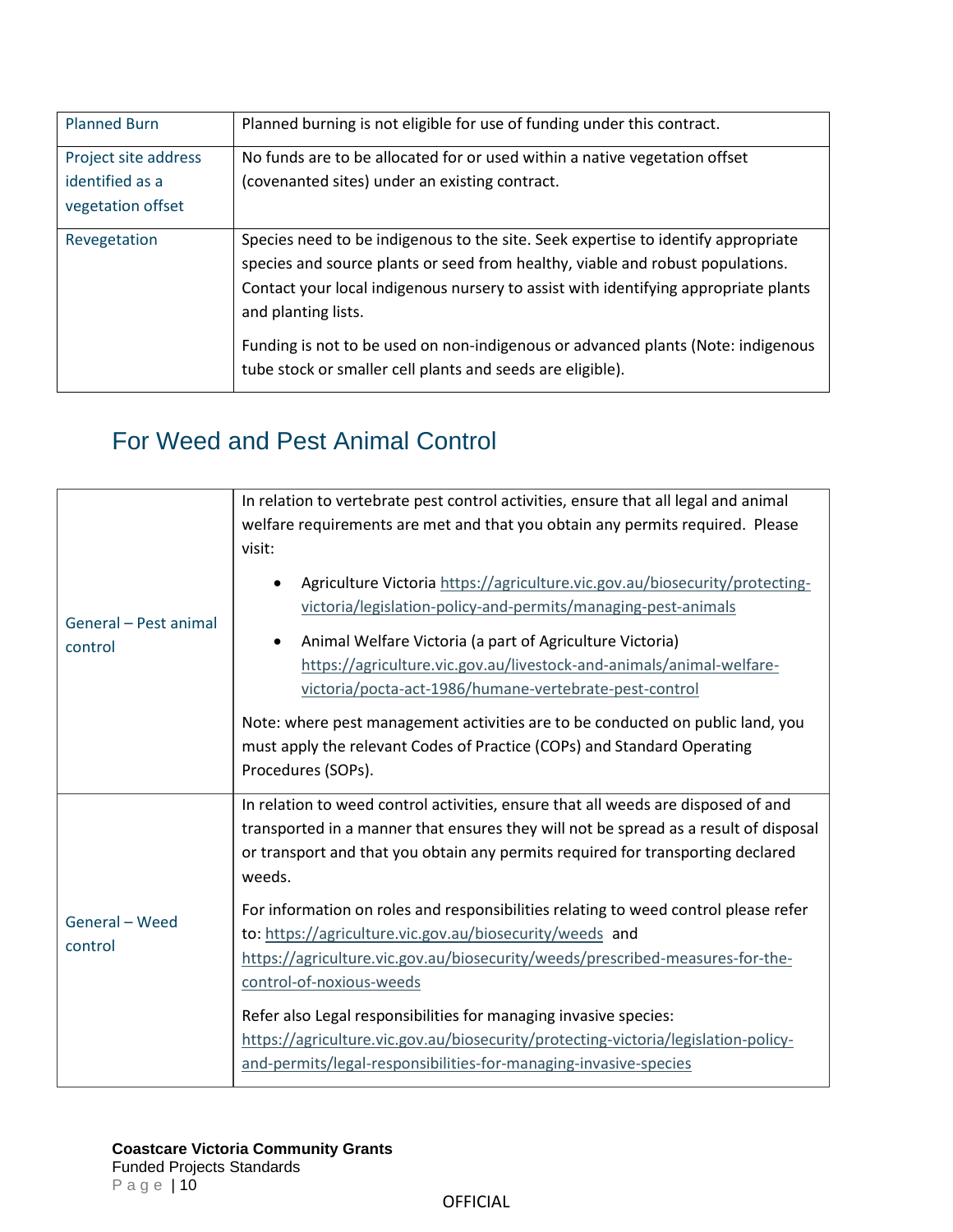<span id="page-10-2"></span><span id="page-10-1"></span><span id="page-10-0"></span>

|                                                                                                | The Weeds at the Early Stage of Invasion Project provides useful tools for weed                                                                                                                                                                                                                                                                                                                          |
|------------------------------------------------------------------------------------------------|----------------------------------------------------------------------------------------------------------------------------------------------------------------------------------------------------------------------------------------------------------------------------------------------------------------------------------------------------------------------------------------------------------|
|                                                                                                | management on public land in Victoria:                                                                                                                                                                                                                                                                                                                                                                   |
|                                                                                                | https://www.environment.vic.gov.au/invasive-plants-and-animals/early-invaders                                                                                                                                                                                                                                                                                                                            |
| <b>Baiting (application of</b><br>bait products<br>registered for pest<br>animals in Victoria) | Only products registered for use against pest animals in Victoria can be used under<br>this contract.                                                                                                                                                                                                                                                                                                    |
|                                                                                                | Only an appropriately 'authorised person' can conduct baiting programs and must<br>have all appropriate licenses and permissions. People conducting baiting must<br>adhere to all label instructions including notification requirements and implement<br>baiting according to the Directions for Use for 1080 and PAPP in Victoria and<br>relevant codes of practice and standard operating procedures. |
|                                                                                                | For information on the use of chemicals including 1080 refer to Information on<br>pest animal bait https://agriculture.vic.gov.au/farm-<br>management/chemicals/requirements-for-using-1080-and-PAPP-animal-bait                                                                                                                                                                                         |
|                                                                                                | Ensure that all legal and animal welfare requirements are met and that you obtain<br>any permits required. Please visit:                                                                                                                                                                                                                                                                                 |
|                                                                                                | Agriculture Victoria https://agriculture.vic.gov.au/biosecurity/protecting-<br>victoria/legislation-policy-and-permits/managing-pest-animals                                                                                                                                                                                                                                                             |
|                                                                                                | Animal Welfare Victoria (a part of Agriculture Victoria)<br>$\bullet$<br>https://agriculture.vic.gov.au/livestock-and-animals/animal-welfare-<br>victoria/pocta-act-1986/humane-vertebrate-pest-control                                                                                                                                                                                                  |
| Herbicide application                                                                          | People undertaking the application of registered herbicides for weeds must<br>comply with all the controls on the use of agricultural chemicals which include<br>requirements for keeping records of chemical applications and compliance with<br>product labels. The product label is important in determining the appropriateness<br>of chemical use and must be followed at all times.                |
|                                                                                                | Other controls include the requirement to possess an Agricultural Chemical User<br>Permit (ACUP) to allow use of certain chemical products and restrictions of use of<br>certain chemical products in Agricultural Chemical Control Areas.                                                                                                                                                               |
|                                                                                                | It is the responsibility of the user to be familiar with this legislation. For more<br>detailed information on the use of chemicals see:<br>https://agriculture.vic.gov.au/farm-management/chemicals                                                                                                                                                                                                     |
| Rabbit control                                                                                 | Warren fumigation is an eligible activity and you must ensure all label instructions<br>and requirements are met, and all Agriculture Victoria permits and animal welfare<br>requirements are met.                                                                                                                                                                                                       |